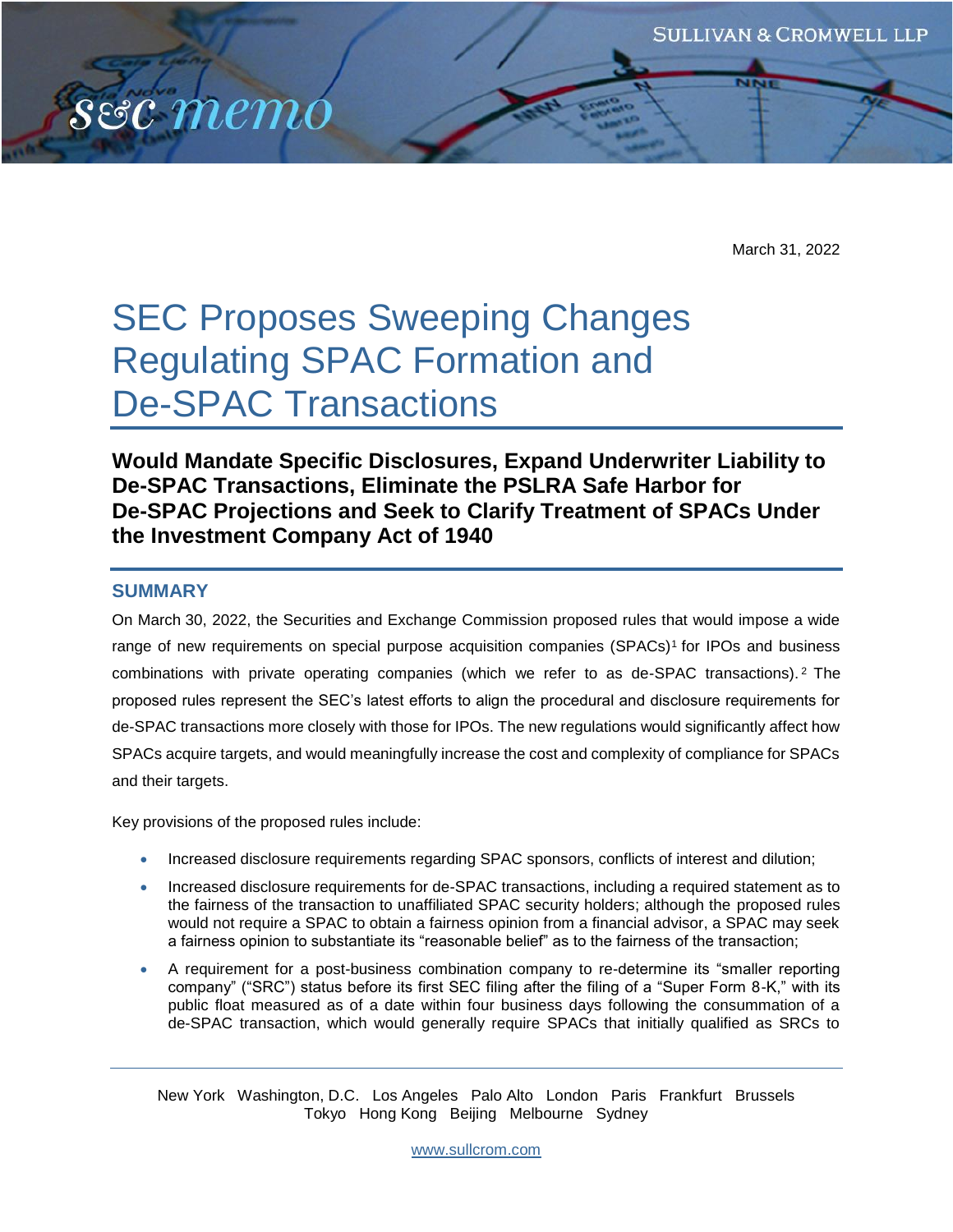provide more comprehensive disclosures earlier following a de-SPAC transaction than under existing rules;

- An amendment to eliminate the Private Securities Litigation Reform Act of 1995 ("PSLRA") safe harbor for forward-looking statements, such as projections, for filings by SPACs, which would likely drive SPACs to use less comprehensive projections or consider discontinuing their use;
- A rule that deems an underwriter in a SPAC's IPO to be an "underwriter" in the de-SPAC transaction if it "takes steps to facilitate the de-SPAC transaction, or any related financing transaction, or otherwise participates (directly or indirectly) in the de-SPAC transaction," effectively subjecting those banks to liability for the de-SPAC disclosures (subject to a due diligence defense);
- A rule that deems a business combination transaction involving a reporting shell company and another entity that is not a shell company a "sale" of securities to the shell company's shareholders for purposes of the Securities Act, providing a right of action for SPAC shareholders for defects in the de-SPAC disclosures;
- Rules aligning the required financial statements of private operating companies in transactions involving shell companies with those required in registration statements for initial public offerings, including the disclosure of three years of statements of comprehensive income, changes in stockholder's equity and cash flows (subject to potential EGC disclosure accommodations);
- Expansions and updates to the SEC's guidance on the presentation of projections of future economic performance, including disclosures of the purpose of projections, any material assumptions and whether or not projections still reflect the view of the board or management of either the SPAC or the target company; and
- A non-exclusive safe harbor from the definition of "investment company" under Section  $3(a)(1)(A)$ of the Investment Company Act of 1940 (the "Investment Company Act") for SPACs which meet certain conditions, which would raise questions as to the Investment Company Act status of SPACs that do not comply with the conditions of the safe harbor.

The proposed amendments to expand and update the SEC's guidance on the presentation of projections would also apply to business combinations not involving SPACs.

The SEC voted 3 to 1 (Commissioner Peirce dissenting) to issue the proposed rules. The public comment period ends on the later of May 31, 2022 and 30 days following the publication of the proposing release in the Federal Register.

## **BACKGROUND**

In 2020 and the first half of 2021, the market experienced unprecedented levels of SPAC transaction activity. According to the proposing release, SPACs raised more than \$83 billion in IPOs in 2020 and more than \$160 billion in IPOs in 2021.<sup>3</sup> Over 250 de-SPAC transactions were announced in 2021.<sup>4</sup> SPAC IPO activity, however, has slowed considerably since—with approximately 50 IPOs raising approximately \$9 billion in gross proceeds in the first quarter of 2022, as compared to nearly 300 raising approximately \$87 billion in gross proceeds in the first quarter of 2021.<sup>5</sup>

The SEC has made SPACs an area of significant focus following the high levels of SPAC activity in late 2020 and early 2021, and the SEC's proposed rules (the "Proposed Rules") mark the most comprehensive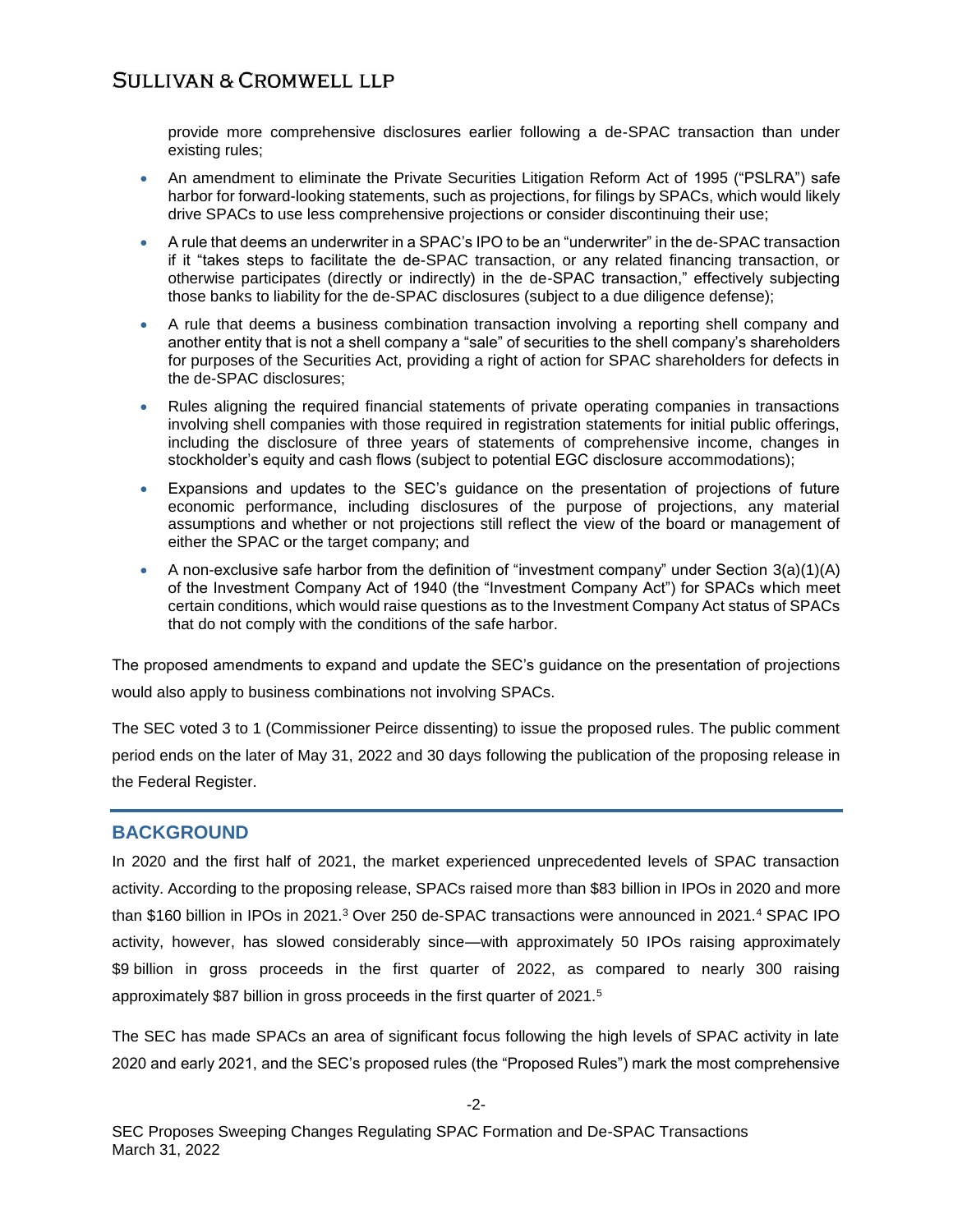step to date in that regulatory review. In December 2020, the SEC's Division of Corporation Finance released disclosure guidance regarding SPACs, their IPOs and de-SPAC transactions. The guidance, among other things, advised SPACs at the IPO stage to carefully consider disclosure obligations with respect to conflicts of interest and economic incentives of SPAC sponsors, directors, officers and their affiliates.<sup>6</sup> In April 2021, then-Acting Director of the Division of Corporation Finance John Coates questioned the applicability of the PSLRA safe harbor in the context of de-SPAC transactions, whether the SEC should reconsider the concept of "underwriter" in those transactions, and whether guidance was needed about how projections and related valuations are presented and used.<sup>7</sup> In December 2021, Commission Chair Gary Gensler expressed concern that SPAC investors, both at the time of a SPAC's IPO and during the de-SPAC transaction, were not benefiting from the protections they would otherwise receive in IPOs with respect to disclosure, marketing practices and the safeguards provided by gatekeepers such as auditors, brokers and underwriters, and noted that he had asked the SEC Staff for proposals to better align the legal treatment of SPACs with the investor protections in IPOs.<sup>8</sup> On March 22, 2022, the Staff issued a set of new compliance and disclosure interpretations focused on mergers and acquisitions and specifically SPACs.

The Proposed Rules also address the status of SPACs under the Investment Company Act.<sup>9</sup> Recent shareholder litigation has brought attention to the question of whether SPACs may be "investment companies" as defined under the Investment Company Act. The Proposed Rules would provide a nonexclusive safe harbor from "investment company" status under Section 3(a)(1)(A) of the Investment Company Act for a SPAC that satisfies certain conditions that limit the SPAC's duration, asset composition, business purpose and activities.<sup>10</sup> The stated intent of the proposed safe harbor is to provide greater certainty for SPACs regarding their status under the Investment Company Act and to aid in distinguishing between a SPAC that is likely to raise these questions from one that would not.<sup>11</sup> Although the proposed safe harbor is non-exclusive, and therefore would not be the sole basis for concluding that a SPAC is not an investment company,<sup>12</sup> there are indications that a SPAC that does not fall within the safe harbor would be more likely to face scrutiny as to its status under the Investment Company Act.

At the March 30 open meeting to consider whether to propose the amendments, Chair Gensler expressed his view that the proposals would "strengthen disclosure, marketing standards, and gatekeeper and issuer obligations by market participants in SPACs, helping ensure that investors in these vehicles get protections similar to those when investing in traditional initial public offerings."<sup>13</sup> In her dissent, Commissioner Peirce stated that the Proposed Rules did more than mandate disclosures and imposed "a set of substantive burdens that seems designed to damn, diminish and discourage" SPACs.<sup>14</sup>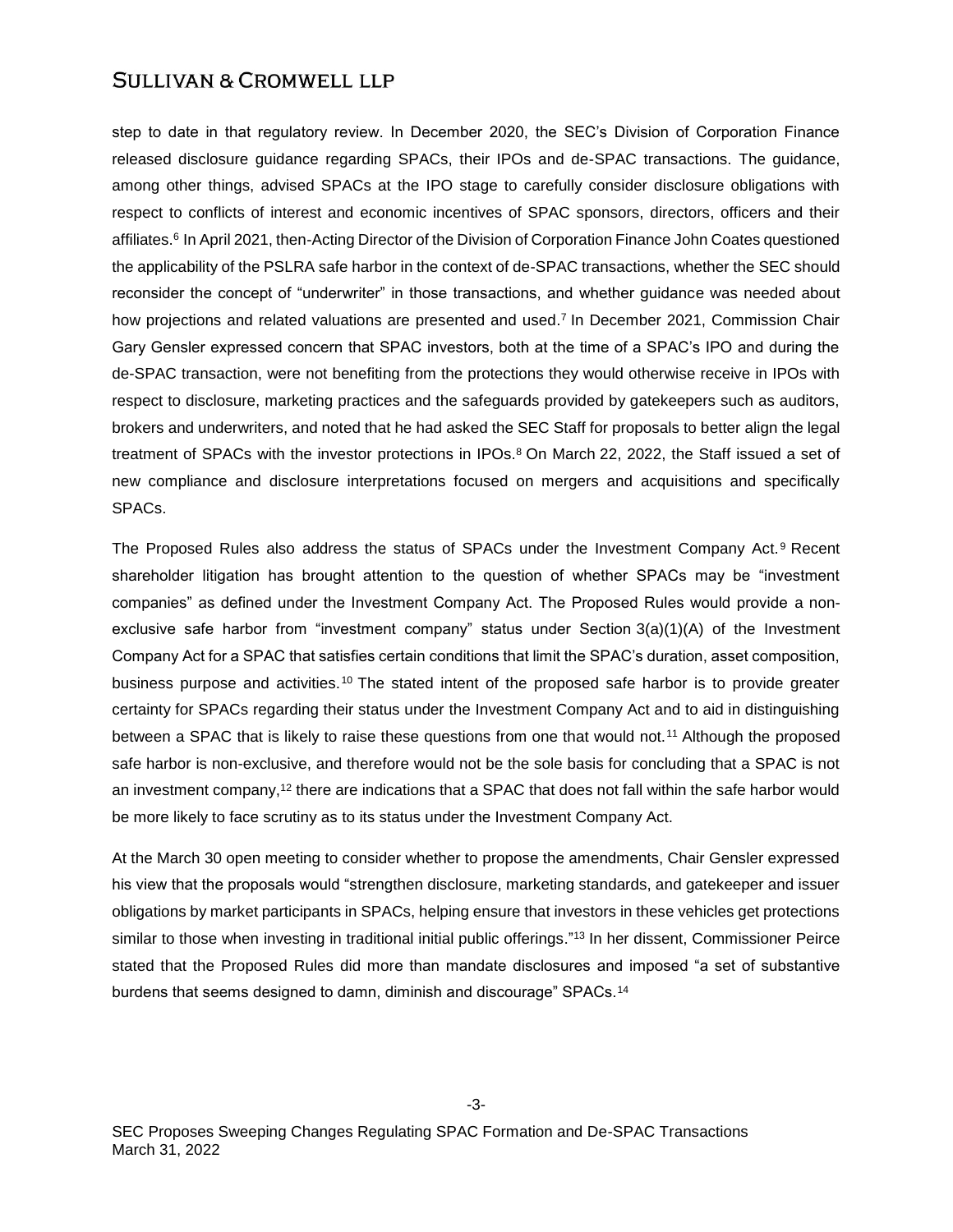# **SUMMARY OF THE PROPOSED RULES**

The Proposed Rules comprise new items and amendments to existing items of Regulation S-K; new rules and amendments to existing rules under the Securities Act of 1933 (the "Securities Act"), the Securities Exchange Act of 1934 (the "Exchange Act") and Regulation S-X; and new rules that would adopt a nonexclusive safe harbor under the Investment Company Act. The proposing release categorizes the Proposed Rules into five main areas of focus, which are further discussed below.

## **1. Proposed New Subpart 1600 of Regulation S-K**

The Proposed Rules would add a new Subpart 1600 to Regulation S-K prescribing disclosure requirements regarding the SPAC's sponsor, potential conflicts of interest and dilution. Proposed Subpart 1600 would also require enhanced disclosure for de-SPAC transactions, including by introducing a fairness determination requirement.

- *SPAC Sponsor and Conflicts of Interest.* Item 1603(a) of Regulation S-K, as proposed, would specify and expand disclosure requirements to provide information about the SPAC sponsor and its affiliates, as well as any promoters of the SPAC, including, among other things:
	- their experience in organizing SPACs and the extent to which they are involved in other SPACs;
	- their material roles and responsibilities in directing and managing the SPAC's activities;
	- any agreement, arrangement or understanding between the SPAC sponsor and the SPAC, its executive officers, directors or affiliates in determining whether to proceed with a de-SPAC transaction;
	- the nature and amount of compensation that has been or will be awarded, earned by, or paid to the SPAC sponsor, its affiliates and any promoters;
	- any controlling persons and persons who have direct and indirect material interests in the SPAC sponsor, as well as the nature and amount of their interests (and an organizational chart showing the relationships between the SPAC, the SPAC sponsor and the sponsor's affiliates);
	- any agreement, arrangement or understanding, including any payments, between the SPAC sponsor and unaffiliated security holders of the SPAC regarding the redemption of outstanding securities; and
	- tabular disclosure of any material lock-up agreements.

Additionally, Item 1603(b) of Regulation S-K, as proposed, would require disclosure of actual or potential material conflicts of interest, including in determining whether to proceed with a de-SPAC transaction and arising from the manner in which the SPAC compensates the SPAC sponsor, executive officers and directors, between (i) the sponsor or its affiliates, the SPAC's officers, directors or promoters and (ii) unaffiliated security holders.

 *Dilution.* Item 1602(c) of Regulation S-K, as proposed, would require tabular dilution disclosure on the prospectus cover page of SPAC registration statements on Forms S-1 and F-1. Additional information would also be required on the prospectus cover page and within the prospectus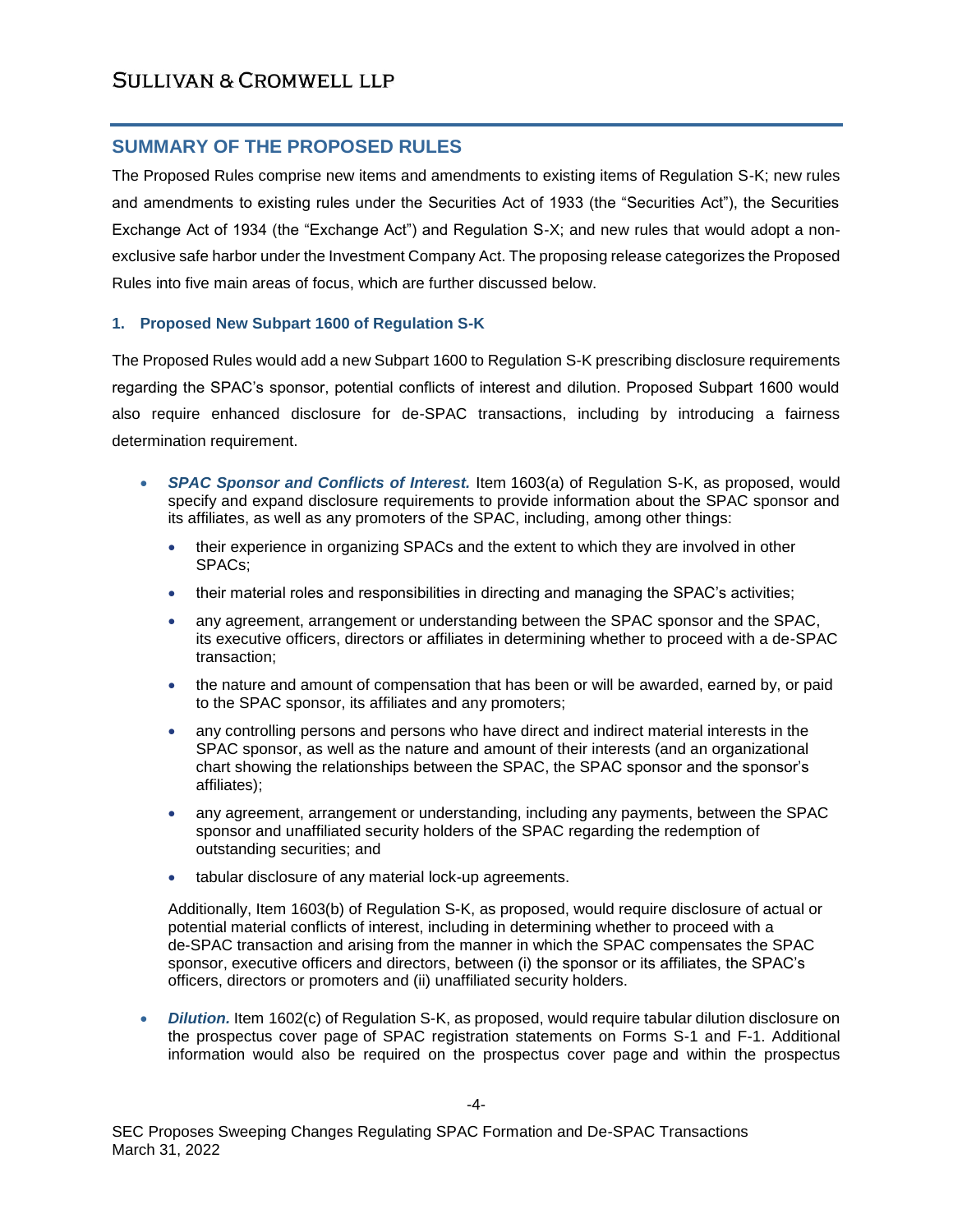summary regarding, among other things, the timing of the SPAC transaction, sponsor compensation, dilution and conflicts of interest.

 *Fairness of De-SPAC Transaction.* Proposed Item 1606(a) of Regulation S-K would require a statement in any Forms S-4 and F-4 or Schedules 14A, 14C and TO filed in connection with a de-SPAC transaction as to whether the SPAC reasonably believes that the de-SPAC transaction and any related financing transaction are fair or unfair to the SPAC's unaffiliated security holders, as well as a description of the bases for this statement, as further discussed under the heading "Implications" below.

## **2. Proposals Designed to Align De-SPAC Transactions with Initial Public Offerings**

The Proposed Rules set forth new rules and amendments designed to align the treatment of private operating companies entering the public markets through de-SPAC transactions more closely with those conducting IPOs. In the Staff's view, "a private operating company's method of becoming a public company should not negatively impact investor protection. Accordingly, the proposed new rules and amendments are intended to provide investors with disclosures and liability protections comparable to those that would be present if the private operating company were to conduct a firm commitment initial public offering."<sup>15</sup>

- *Target as Co-Registrant to Form S-4 and Form F-4.* The Proposed Rules would require a private operating company to be treated as a co-registrant when a SPAC files a registration statement on Form S-4 or F-4 and as an "issuer" under Section 6(a) of the Securities Act. This requirement would make the target company, its principal executive officer, principal financial officer, principal accounting officer and board of directors (subject to a due diligence defense for all parties other than the SPAC and the target company)<sup>16</sup> liable for any material misstatements or omissions in the registration statement under Section 11 of the Securities Act. This proposed expansion of liability for defects in the registration statement, which principally contains business and financial information about the target, would be relevant for liability of individuals (*i.e*., principal executive officer, principal financial officer, principal accounting officer and the board of directors of the target). While the proposed rule may appear less relevant to the target, given that the target would combine with the SPAC, which would itself be subject to Section 11 liability, directors and named officers of the target company will become subject to enhanced liability which presumably is designed to promote enhanced processes for disclosure controls at the target company, the business, operations and financial results of which willl be described in the registration statement. Currently, the SPAC, its principal executive officer or officers, its principal financial officer, its controller or principal accounting officer, and at least a majority of its board of directors are required to sign the registration statement for a de-SPAC transaction if the SPAC is the entity offering its securities in a de-SPAC transaction.
- *Underwriter Liability in De-SPAC Transactions.* Proposed Rule 140a under the Securities Act would provide that "[a] person who has acted as an underwriter of the securities of a special purpose acquisition company and takes steps to facilitate the de-SPAC transaction, or any related financing transaction, or otherwise participates (directly or indirectly) in the de-SPAC transaction will be deemed to be engaged in the distribution of the securities of the surviving public entity in a de-SPAC transaction within the meaning of section 2(a)(11) of the Act." This rule would have the effect of subjecting those SPAC IPO underwriters (subject to a due diligence defense) to liability for material misstatements or omissions in the de-SPAC transaction registration statement under Section 11 and Section 12(a)(2) of the Securities Act, as further discussed under the heading "Implications" below.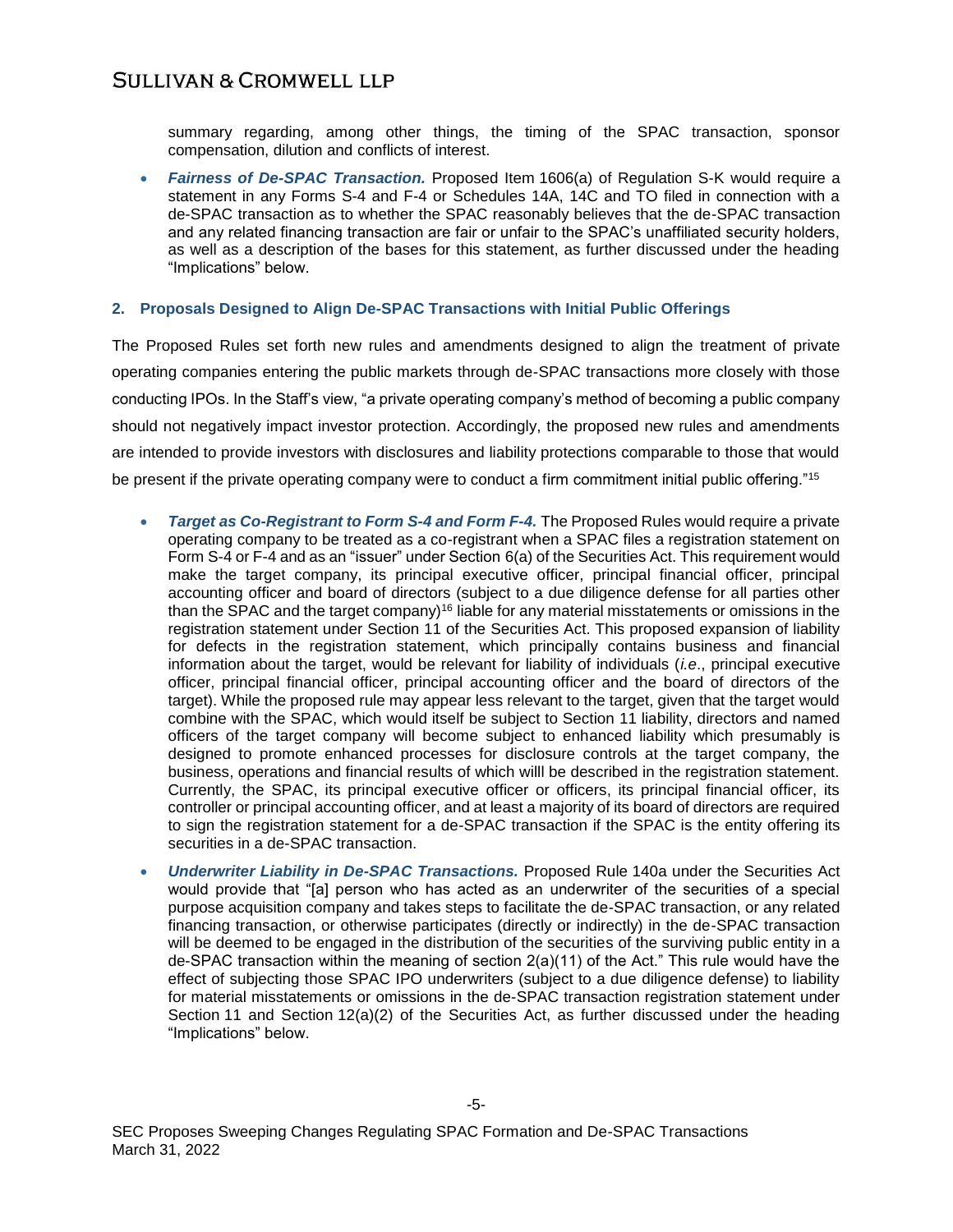- *Elimination of PSLRA Safe Harbor.* The Proposed Rules also would amend the definition of "blank check company" to eliminate the PSLRA safe harbor for forward-looking statements, such as projections, for filings by SPACs and certain other blank check companies. Under existing Rule 419, SPACs are generally not "blank check companies" because they are not selling "penny stock," as defined in Rule 3a51-1 under the Exchange Act, as further discussed under the heading "Implications" below.
- *Minimum Dissemination Period.* In addition, Rules 14a-6 and 14c-2 under the Exchange Act would be amended, and instructions to Forms S-4 and F-4 added, to require that disclosure documents in de-SPAC transactions be disseminated to investors at least 20 calendar days in advance of a shareholder meeting or the earliest date of action by consent, or the maximum period for disseminating such disclosure documents permitted under the laws of the jurisdiction of incorporation or organization if such period is less than 20 calendar days.<sup>17</sup>
- *Smaller Reporting Company Re-Determination.* The Proposed Rules also would require a redetermination of a post-business combination company's SRC status before its first SEC filing after the filing of its "Super Form 8-K" (*i.e*., a Form 8-K with Form 10 information), with its public float measured as of a date within four business days following the consummation of a de-SPAC transaction. The re-determination must also be reflected in the company's first quarterly or annual periodic report following the de-SPAC transaction. This would generally require SPACs that initially qualified as SRCs to provide more comprehensive disclosures (such as three years of financial statements and quantitative and qualitative information about market risk) earlier following a de-SPAC transaction than under existing rules (subject to potential EGC disclosure accommodations). Currently, smaller reporting company status is determined at the time of filing of the SPAC's initial registration statement on Form S-1 or F-1, it is re-determined on an annual basis and the post-business combination company is permitted to retain this status until the next annual determination date when a SPAC is the legal acquirer in the de-SPAC transaction.<sup>18</sup>

## **3. Projections Disclosure**

To address the SEC's concerns over the integrity of projections used in connection with de-SPAC transactions, the Proposed Rules would amend Item 10(b) of Regulation S-K and introduce a new Item 1609 of Regulation S-K. The proposed amendment to Item 10(b), which would apply generally to all issuers, would require, among other things, that any projected measures not based on either financial results or operational history must be clearly distinguished from those that are based on financial results and operational history. Additionally, projections based on historical measures and operating history would need to be presented with equal or greater prominence than their counterparts not based on financial results or operating history. For projections based on a non-GAAP measure, the proposed amendments to Item 10(b) of Regulation S-K would state that the presentation should include a clear definition or explanation of the non-GAAP measure, a description of the most closely related GAAP measure and an explanation why the non-GAAP measure was selected instead of a GAAP measure. However, consistent with existing guidance, the reference to the nearest GAAP measure called for by amended Item 10(b) would not require a reconciliation to that GAAP measure.<sup>19</sup> The need to provide a GAAP reconciliation would continue to be governed by Regulation G and Item 10(e) of Regulation S-K.<sup>20</sup> New Item 1609 of Regulation S-K, which would only apply to de-SPAC transactions, would require SPACs to disclose, among other items, the purpose for which financial projections were prepared, any material assumptions underlying the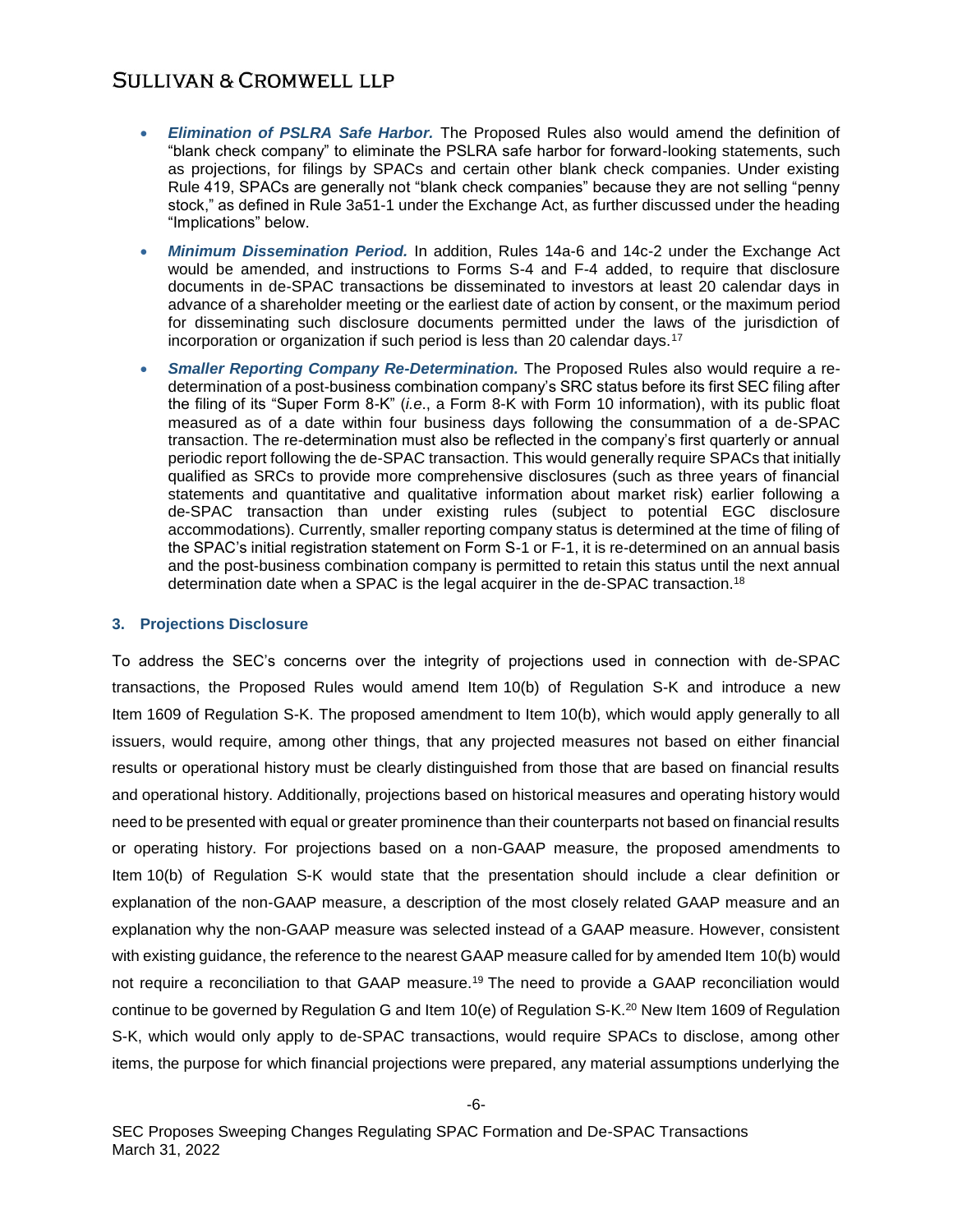projections and whether or not the projections still reflect the view of the board or management of either the SPAC or the target company in respect to the financial outlook on the filing date.

## **4. Status of SPACs under the Investment Company Act**

The Proposed Rules would add a new Rule 3a-10 to the Investment Company Act. Proposed Rule 3a-10 would provide a non-exclusive safe harbor from the definition of "investment company" under Section 3(a)(1)(A) of the Investment Company Act for a SPAC that satisfies each of the following conditions:

- The SPAC's assets consist solely of government securities, securities issued by government money market funds and cash items prior to completion of the de-SPAC transaction and those assets are not at any time acquired or disposed of for the primary purpose of recognizing gains or decreasing losses resulting from market value changes.
- The SPAC seeks to complete a single de-SPAC transaction as a result of which (i) the surviving entity, directly or through a primarily controlled company, will be primarily engaged in the business of the target company (or companies), which business must not be that of an investment company and (ii) the surviving company will have at least one class of securities listed for trading on a national securities exchange.
- The SPAC is primarily engaged in the business of seeking to complete such a de-SPAC transaction, as evidenced by an appropriate resolution of the SPAC's board of directors (which resolution or action has been recorded contemporaneously in its minute books or comparable documents), as well as by the activities of the SPAC's officers, directors and employees, its public representations of policies and its historical development.
- The SPAC files a Form 8-K with the SEC, no later than 18 months after the effective date of its initial registration statement, disclosing an agreement to engage in the de-SPAC transaction with at least one target company.
- Any assets that are not used in connection with the de-SPAC transaction must be distributed in cash to SPAC shareholders as soon as reasonably practicable after the completion of the de-SPAC transaction.
- The SPAC does not hold itself out as being primarily engaged in the business of investing, reinvesting or trading in securities.
- The SPAC completes the de-SPAC transaction no later than 24 months after the effective date of its initial registration statement.

The proposing release states that a SPAC would not be able to rely on Rule 3a-2 under the Investment Company Act, which provides a 12-month safe harbor for so-called "transient investment companies," if the SPAC relies on proposed Rule 3a-10 but fails to comply with the above-referenced 18-month or 24-month time frames. As a result, it would not be possible to tack together the safe harbor periods provided under Rule 3a-2 and proposed Rule 3a-10.

While SPACs would not be required to satisfy the non-exclusive safe harbor requirements under Rule 3a-10, a SPAC that does not comply with those requirements could be faced with questions as to its status under the Investment Company Act, as further discussed under the heading "Implications" below. According to the proposing release, the traditional asset composition and sources of income for SPACs may raise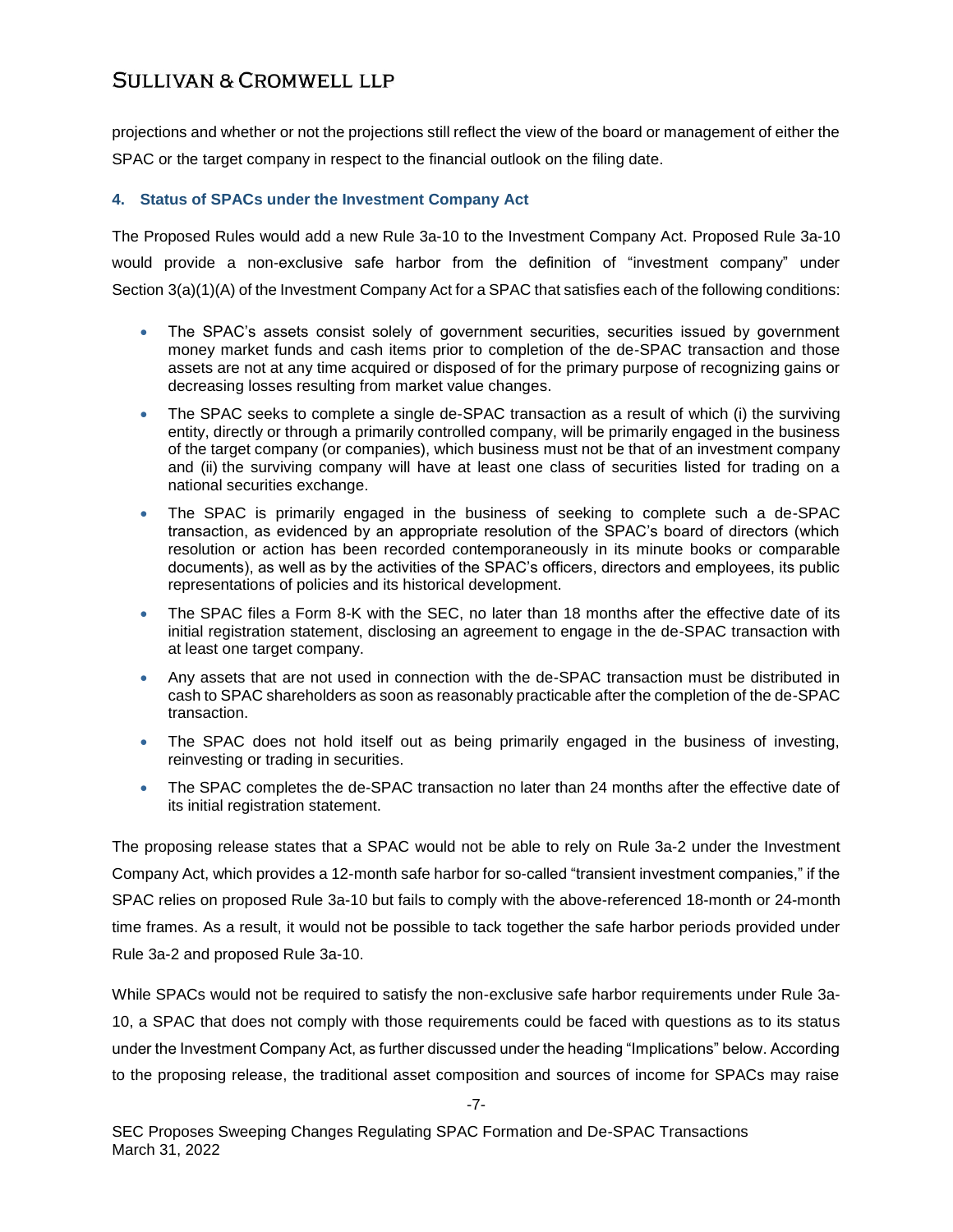questions about a SPAC's status under the Investment Company Act and, in assessing this status, these features would need to be weighed together with other factors that are traditionally used to assess whether a company is an investment company.<sup>21</sup>

#### **5. Business Combinations Involving Shell Companies Generally**

The proposing release states that in a business combination between a reporting shell company (including a SPAC) and a company that is not a shell company, investors in the reporting shell company effectively exchange their securities for new securities representing an interest in the combined operating company, and investors in the reporting shell company may not always receive the disclosures and other protections afforded by the Securities Act because the business combination involves an entity that is not a shell company.<sup>22</sup> Proposed Rule 145a under the Securities Act would require that a business combination of a reporting shell company with an entity that is not a shell company would be deemed to involve the "sale" of securities to the shareholders of the reporting shell company. Therefore, the disclosure requirements and liability provisions of the Securities Act would apply to the transaction. The SEC believes this Proposed Rule would eliminate regulatory arbitrage opportunities when structuring transactions involving shell companies.<sup>23</sup>

Additionally, the Proposed Rules add new Article 15 to Regulation S-X. Article 15 would more closely align financial statement reporting requirements in business combinations between a shell company and a private operating company with financial statement reporting requirements in connection with an IPO. These requirements would include, among other items, the disclosure of three years of statements of comprehensive income, changes in stockholder's equity and cash flows. However, under proposed Rule 15-01(b) of Regulation S-X, a shell company registrant would be permitted to include two years of statements of comprehensive income, changes in stockholders' equity and cash flows for the private operating company for all transactions involving an EGC shell company and a private operating company that would qualify as an EGC. In contrast to exsting guidance under the SEC Financial Reporting Manual,<sup>24</sup> this determination would not depend on whether the shell company has filed or was already required to file its annual report.

## **IMPLICATIONS**

The Proposed Rules represent the SEC's latest efforts to align the procedural and disclosure requirements for de-SPAC transactions more closely with those for IPOs, although the Proposed Rules could result in the adoption of customary procedures (*e.g*., as a result of the requirement of a "fairness" determination and disclosure of the bases of the determination) that go beyond those present in a traditional IPO process. The new regulations would significantly affect how SPACs acquire targets, and would meaningfully increase the cost and complexity of compliance for SPACs and their targets. This will inform decisions by SPAC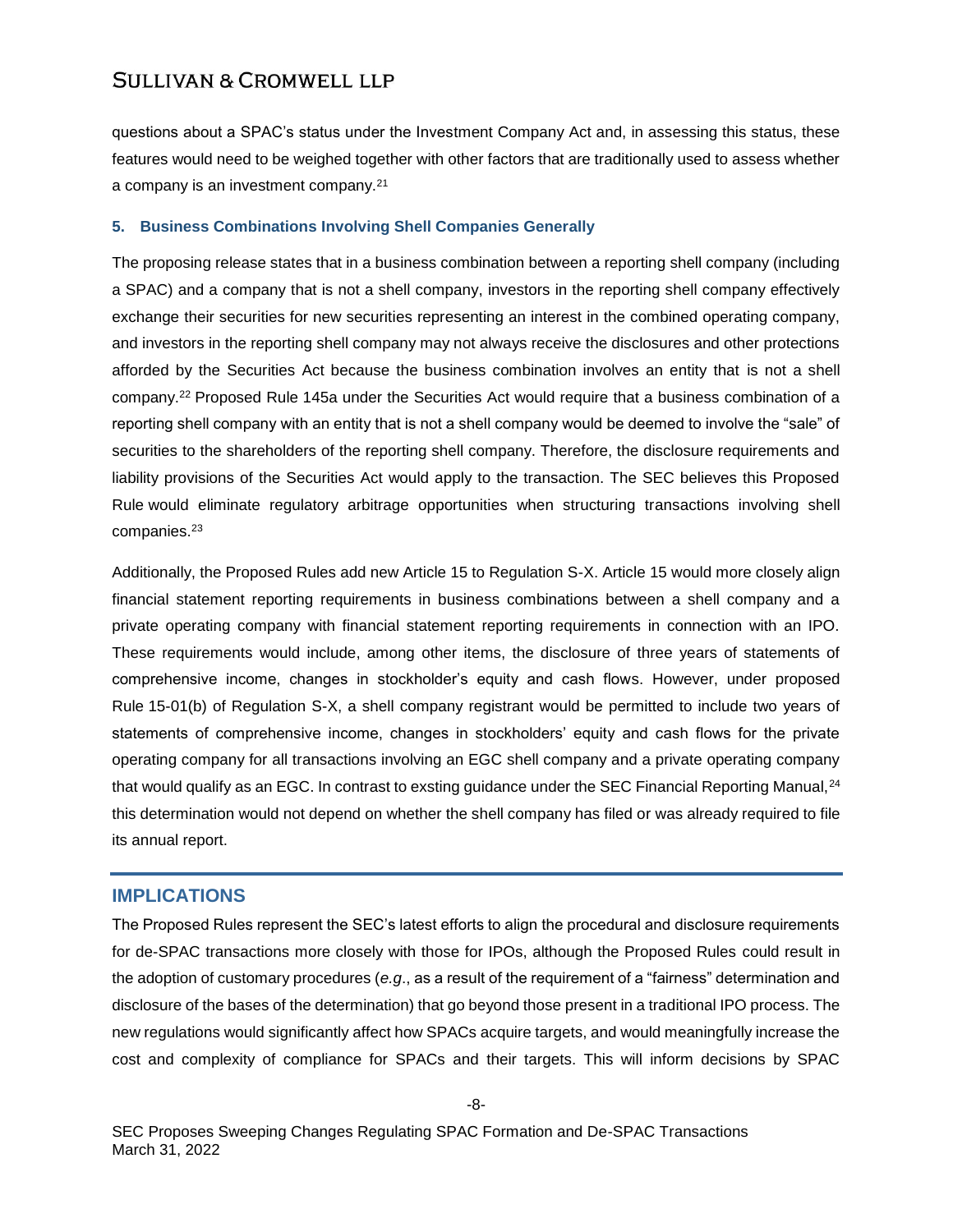sponsors as to the desirability of launching new SPACs and is likely to increase the demand for targets in the short term, which may now be more inclined to run dual-track or triple-track processes, in anticipation of the Proposed Rules becoming effective:

- *Underwriter Liability in De-SPAC Transactions.* Proposed Rule 140a under the Securities Act would deem a SPAC IPO underwriter to be a statutory "underwriter"<sup>25</sup> in the de-SPAC transaction if it "takes steps to facilitate the de-SPAC transaction, or any related financing transaction, or otherwise participates (directly or indirectly) in the de-SPAC transaction." For instance, the proposing release states that "it is common for a SPAC IPO underwriter (or its affiliates) to participate in the de-SPAC transaction as a financial advisor to the SPAC, and engage in activities necessary to the completion of the de-SPAC distribution such as assisting in identifying potential target companies, negotiating merger terms, or finding investors for and negotiating PIPE investments."<sup>26</sup> The proposing release notes that the presence of the deferred portion of the IPO underwriters' fees (typically 3.5% of the gross IPO proceeds) means that IPO underwriters have a strong financial interest in taking steps to ensure the consummation of the de-SPAC transaction. While that financial interest in the outcome of the de-SPAC transaction alone may not be sufficient to deem the IPO underwriter an "underwriter" in the de-SPAC transaction, the proposed definition is very broad, and picks up numerous roles that advisors typically play in de-SPAC transactions, including financial advisor, capital markets advisor and PIPE placement agent. Under the proposed rules, if adopted, we would expect that IPO underwriters would take roles in connection with the de-SPAC transaction only if they are able to conduct a due diligence exercise consistent with an IPO and are appropriately compensated. Those arrangements would be expected to extend the timeline for, and increase the costs associated with, a de-SPAC transaction.
- *Elimination of PSLRA Safe Harbor.* Projections have long been used in connection with de-SPAC transactions, and market participants have generally taken the view that the PSLRA safe harbor is available. The Proposed Rules, if adopted, would amend the definition of "blank check company" to eliminate the PSLRA safe harbor for forward-looking statements, such as projections, for filings by SPACs and certain other blank check companies. The Proposing Release notes that, for purposes of the PSLRA, the Staff sees no reason to treat forward-looking statements made in connection with de-SPAC transactions differently than forward-looking statements made in IPOs, where projections are not typically used. If adopted, SPAC sponsors would need to consider the potential liability exposure associated with the unavailability of the PSLRA safe harbor when deciding whether and to what extent to use projections in connection with de-SPAC and PIPE transactions. Additionally, similar considerations would be relevant for IPO underwriters that may be deemed statutory "underwriters" under proposed Rule 140a, as discussed above. Excluding SPACs from the safe harbor liability protections of the PSLRA would be expected to reduce investor information and lead to increased litigation with respect to the information that is provided, which, together with the considerations above, would likely drive SPACs to use less comprehensive projections or consider discontinuing their use. The elimination of the PSLRA safe harbor together with the requirement of a "fairness" determination (and disclosure of the bases of the determination), appears to effectively require de-SPAC registration statements to include some form of projections, which will no longer benefit from the safe harbor.
- *Fairness of De-SPAC Transaction.* As proposed, Item 1606(a) of Regulation S-K would require a statement in connection with a de-SPAC transaction as to whether the SPAC reasonably believes that the de-SPAC transaction and any related financing transaction are fair or unfair to the SPAC's unaffiliated security holders, as well as a discussion of the bases for this statement. Under proposed Item 1606(b), a SPAC would be required to discuss in reasonable detail the material factors upon which a reasonable belief regarding the fairness of a de-SPAC transaction and any related financing transaction is based and, to the extent practicable, the weight assigned to each factor. These factors would include but not be limited to: the valuation of the private operating company; the consideration of any financial projections; any report, opinion, or appraisal obtained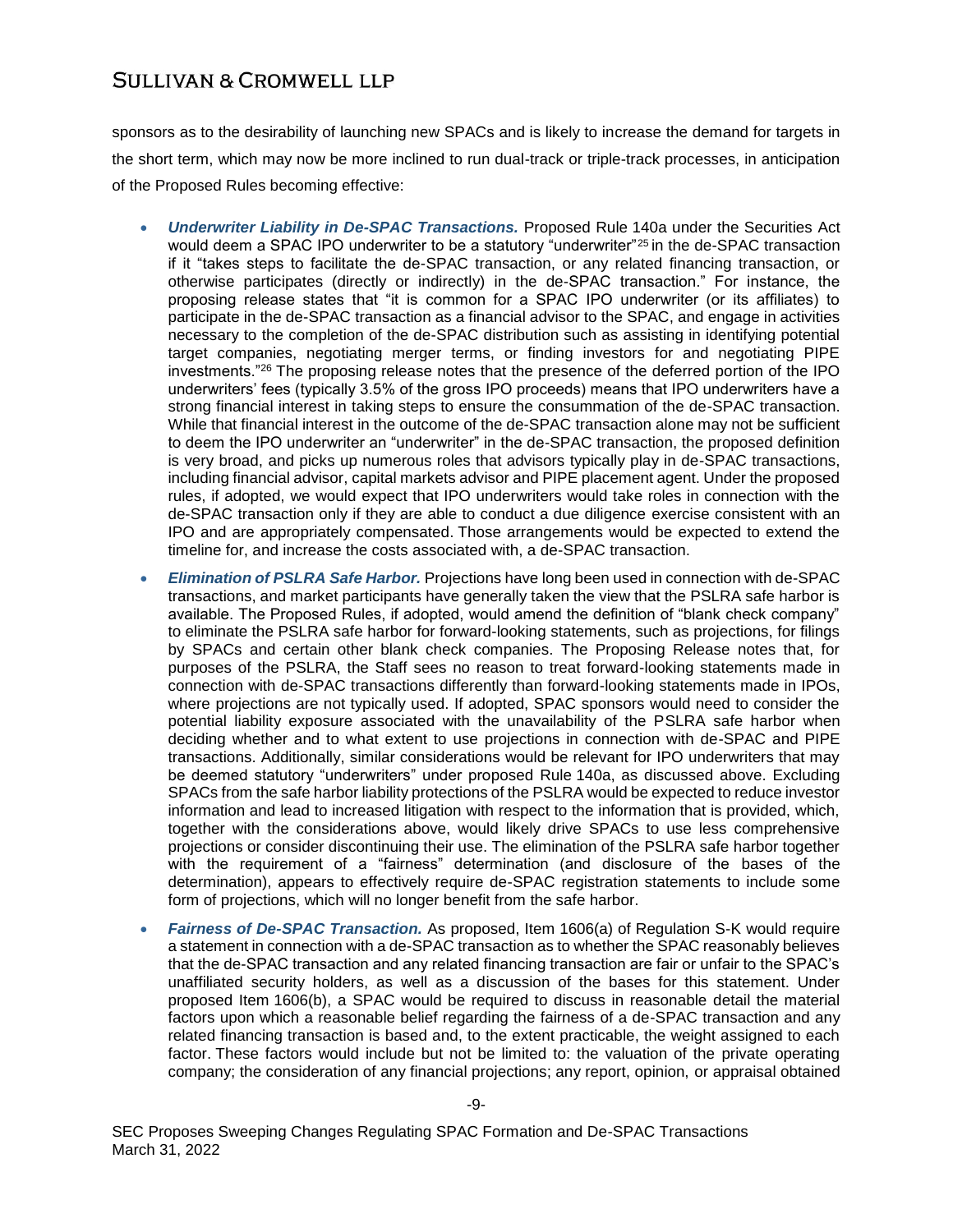from a third party; and the dilutive effects of the de-SPAC transaction and any related financing transaction on non-redeeming shareholders.<sup>27</sup> Although the Proposed Rules would not require SPACs to obtain a fairness opinion from a financial advisor, SPACs may seek fairness opinions to substantiate their "reasonable belief" as to the fairness of the transaction. IPO underwriters that render such an opinion in connection with the de-SPAC transaction would be deemed "statutory underwriters" under proposed Rule 140a.

- *Non-exclusive Safe Harbor under the Investment Company Act.* Proposed Rule 3a-10 under the Investment Company Act would provide a non-exclusive safe harbor from the definition of "investment company" under Section 3(a)(1)(A) of the Investment Company Act for SPACs if the conditions described above are met. The Staff's statements in proposing the non-exclusive safe harbor raise the question of whether existing SPACs that do not meet the safe harbor conditions would be considered unregistered investment companies by the Staff. Specifically, in response to a question at the March 30 open meeting to consider whether to propose the amendments, William A. Birdthistle, the Director of the SEC's Division of Investment Management, noted that SPACs that are not able to satisfy the safe harbor should be consulting with advisors and carefully considering their compliance obligations.
- *Timing.* The public comment period ends on the later of May 31, 2022 and 30 days following the publication of the proposing release in the Federal Register. We expect that the Staff, after considering public comments, will proceed expeditiously to adopt the final rules. SPACs that are considering de-SPAC transactions, companies that are considering a combination with a SPAC and their advisors should carefully consider the Proposed Rules and their implications to pending transactions. Although it is expected that comments will note the importance of providing for a transition period, it is unclear what transition period will be provided in the final rules and how pending transactions will be impacted.

 $\star$ 

Copyright © Sullivan & Cromwell LLP 2022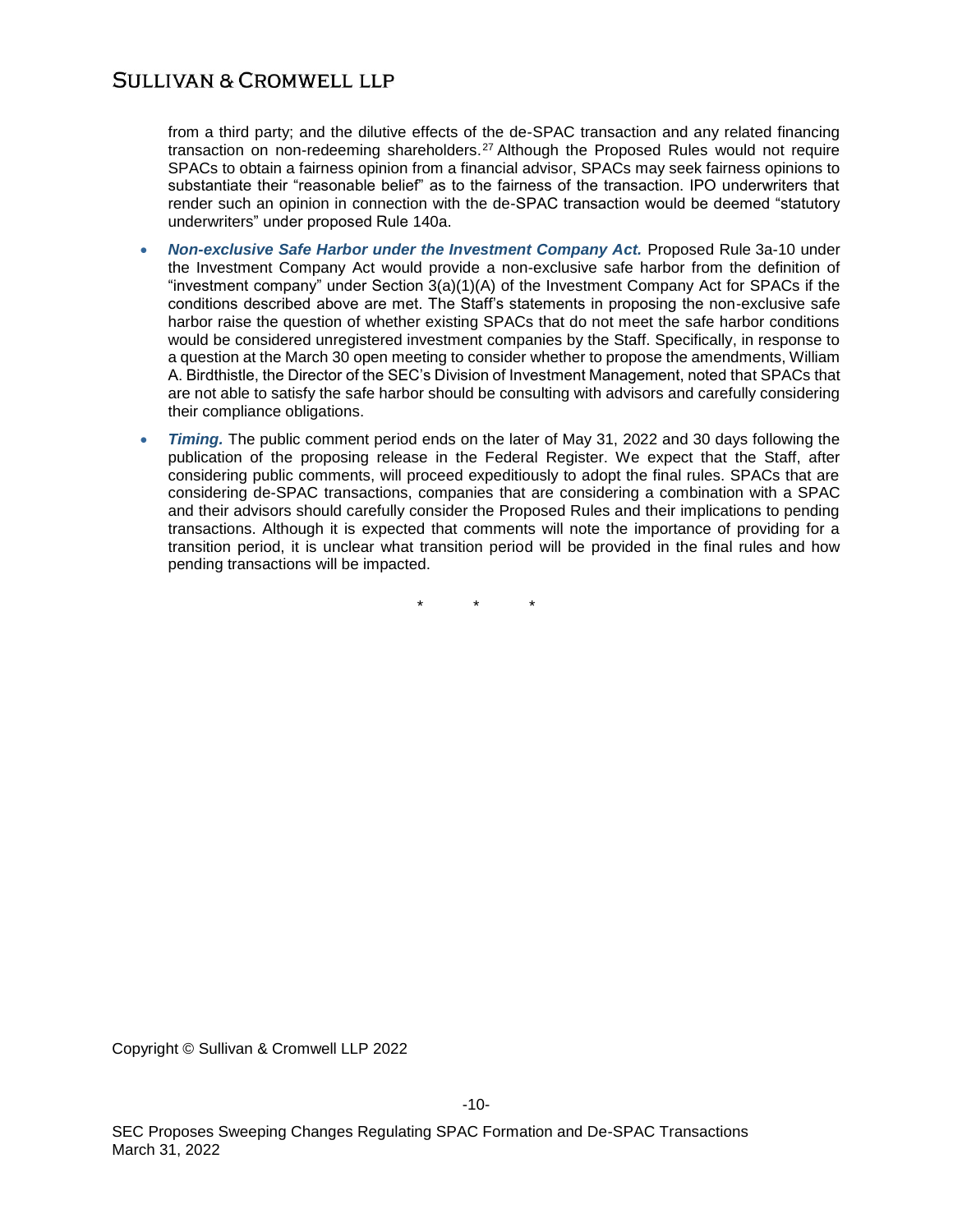### **ENDNOTES**

- <sup>1</sup> A SPAC is a shell company formed for the purpose of acquiring or merging with a private company within a defined time frame. A SPAC completes an initial public offering of shares or units consisting of redeemable shares and warrants. The sponsors of a SPAC typically receive attractively priced warrants and "founder" shares. If the SPAC identifies a target company for a de-SPAC transaction, the SPAC's public shareholders have the option to redeem their shares prior to the de-SPAC transaction to receive a pro rata amount of the remaining proceeds from the SPAC's initial public offering. <sup>2</sup> SEC Release Nos. 33-11048; 34-94546; IC-34549; File No. S7-13-22 (Special Purpose Acquisition Companies, Shell Companies, and Projections) ("proposing release"), *available at* [https://www.sec.gov/rules/proposed/2022/33-11048.pdf.](https://www.sec.gov/rules/proposed/2022/33-11048.pdf) <sup>3</sup> Proposing release at p. 8, *available at* [https://www.sec.gov/rules/proposed/2022/33-11048.pdf.](https://www.sec.gov/rules/proposed/2022/33-11048.pdf) <sup>4</sup> SpacInsider, Full Year 2021 SPAC Report, at p. 2. <sup>5</sup> Deal Point Data, Issuance Volume and Gross Proceeds (\$b), *available at* [Deal Point Data -](https://www.dealpointdata.com/rj?vb=Action.intras&app=ipo&id=q-1796323249) Merger [Agreements, Corporate Governance, IPOs, High Yield Debt Covenants, Spin Offs.](https://www.dealpointdata.com/rj?vb=Action.intras&app=ipo&id=q-1796323249) <sup>6</sup> CF Disclosure Guidance: Topic No. 11, Special Purpose Acquisition Companies (December 22, 2020), *available at* [https://www.sec.gov/corpfin/disclosure-special-purpose-acquisition-companies.](https://www.sec.gov/corpfin/disclosure-special-purpose-acquisition-companies) <sup>7</sup> John Coates, SPACs, IPOs and Liability Risk under the Securities Laws (April 8, 2021), *available at* [SEC.gov | SPACs, IPOs and Liability Risk under the Securities Laws.](https://www.sec.gov/news/public-statement/spacs-ipos-liability-risk-under-securities-laws) 8 Chair Gary Gensler, Remarks Before the Healthy Markets Association Conference (December 9, 2021), *available at* [SEC.gov | Remarks Before the Healthy Markets Association Conference.](https://www.sec.gov/news/speech/gensler-healthy-markets-association-conference-120921) <sup>9</sup> Proposing release at p. 136, *available at* [https://www.sec.gov/rules/proposed/2022/33-11048.pdf.](https://www.sec.gov/rules/proposed/2022/33-11048.pdf) <sup>10</sup> Proposing release at p. 22, *available at* [https://www.sec.gov/rules/proposed/2022/33-11048.pdf.](https://www.sec.gov/rules/proposed/2022/33-11048.pdf) <sup>11</sup> Proposing release at pp. 138, 264, *available at* [https://www.sec.gov/rules/proposed/2022/33-](https://www.sec.gov/rules/proposed/2022/33-11048.pdf) [11048.pdf.](https://www.sec.gov/rules/proposed/2022/33-11048.pdf) <sup>12</sup> Proposing release at p. 136, *available at* [https://www.sec.gov/rules/proposed/2022/33-11048.pdf.](https://www.sec.gov/rules/proposed/2022/33-11048.pdf) <sup>13</sup> Chair Gary Gensler, Statement on Proposal on Special Purpose Acquisition Companies (SPACs), Shell Companies, and Projections (March 30, 2022), *available at* [SEC.gov | Statement on Proposal](https://www.sec.gov/news/statement/gensler-spac-20220330)  [on Special Purpose Acquisition Companies \(SPACs\), Shell Companies, and Projections.](https://www.sec.gov/news/statement/gensler-spac-20220330) <sup>14</sup> Commissioner Hester M. Peirce, Damning and Deeming: Dissenting Statement on Shell Companies, Projections, and SPACs Proposal (March 30, 2022), *available at* [SEC.gov | Open](https://www.sec.gov/news/upcoming-events/open-meeting-033022)  [Meeting.](https://www.sec.gov/news/upcoming-events/open-meeting-033022) <sup>15</sup> Proposing release at p. 41, *available at* [https://www.sec.gov/rules/proposed/2022/33-11048.pdf.](https://www.sec.gov/rules/proposed/2022/33-11048.pdf) <sup>16</sup> Proposing release at p. 76, *available at* [https://www.sec.gov/rules/proposed/2022/33-11048.pdf.](https://www.sec.gov/rules/proposed/2022/33-11048.pdf) <sup>17</sup> Proposed Item 1608 of Regulation S-K would clarify that SPACs that file a Schedule TO for a redemption must keep the redemption period open for at least 20 business days to comply with Rule 13e-4 and Regulation 14E. Similarly, prospectuses included in Forms S-4 or F-4 must be disseminated at least 20 business days before the shareholders meeting if the registration
- <sup>18</sup> *See* Item 10(f)(2) of Regulation S-K; Rule 405 under the Securities Act; Rule 12b-2 under the Exchange Act.
- <sup>19</sup> The Staff noted, as an alternative, that it could adopt a rule requiring firms, when providing projections, to present a reconciliation of projections based on a non-GAAP measure to those based on the nearest GAAP measure, which would likely also increase compliance costs and in turn might reduce the provision of otherwise useful projections. Proposing release at p. 284, *available at* [https://www.sec.gov/rules/proposed/2022/33-11048.pdf.](https://www.sec.gov/rules/proposed/2022/33-11048.pdf)

incorporates any information about the registrant or its target by reference.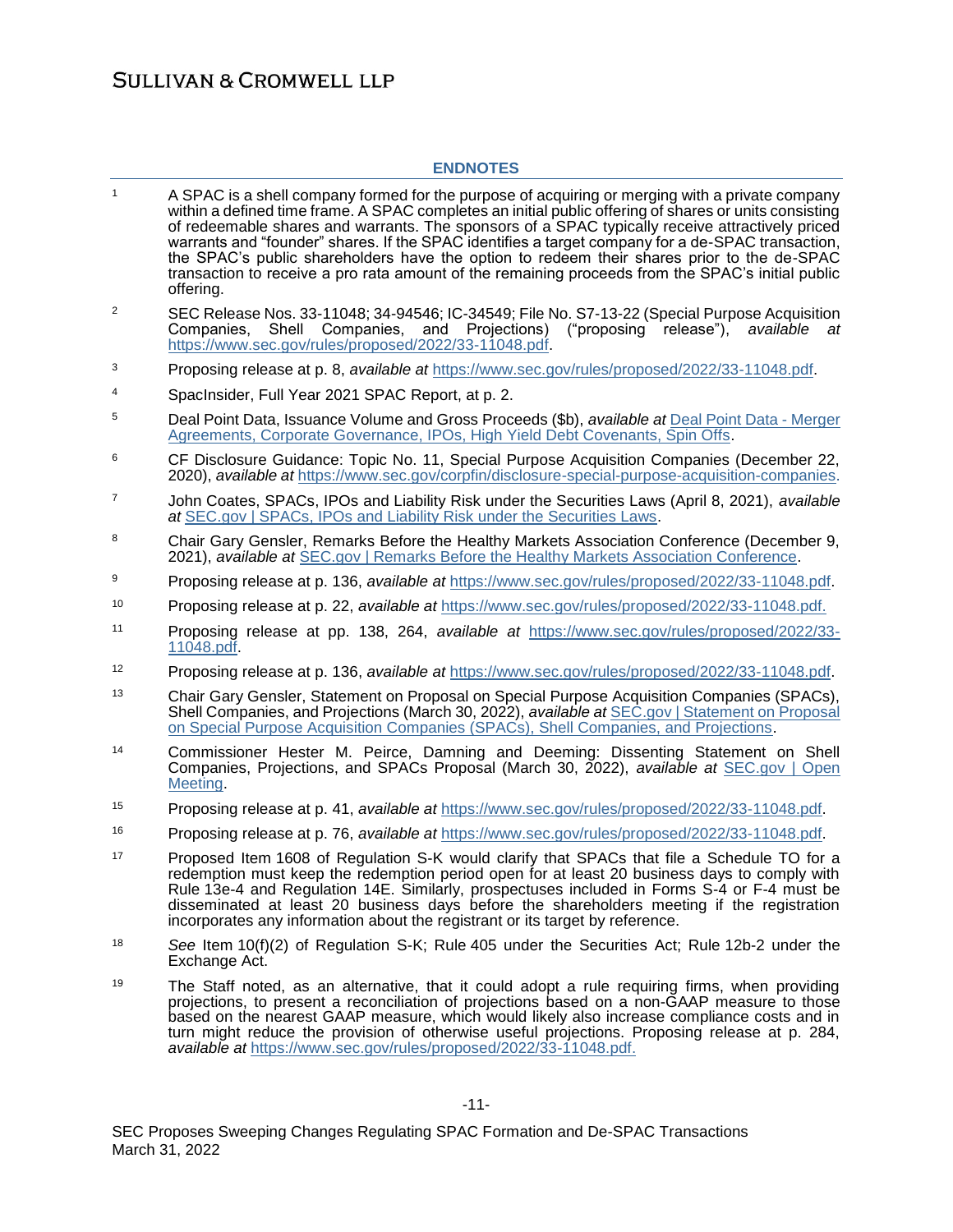#### **ENDNOTES (CONTINUED)**

- <sup>20</sup> Proposing release at p. 131, footnote 286, *available at* [https://www.sec.gov/rules/proposed/](https://www.sec.gov/rules/proposed/2022/33-11048.pdf) [2022/33-11048.pdf.](https://www.sec.gov/rules/proposed/2022/33-11048.pdf)
- <sup>21</sup> Proposing release at p. 136, footnote 95, [https://www.sec.gov/rules/proposed/2022/33-11048.pdf.](https://www.sec.gov/rules/proposed/2022/33-11048.pdf)
- <sup>22</sup> Proposing release at p. 76, *available at* [https://www.sec.gov/rules/proposed/2022/33-11048.pdf.](https://www.sec.gov/rules/proposed/2022/33-11048.pdf)
- <sup>23</sup> *See* the proposing release at p. 108, *available at* [https://www.sec.gov/rules/proposed/2022/33-](https://www.sec.gov/rules/proposed/2022/33-11048.pdf) [11048.pdf.](https://www.sec.gov/rules/proposed/2022/33-11048.pdf)
- <sup>24</sup> Paragraph 10220.7 of the SEC's Financial Reporting Manual states that the SEC Staff will not object if two years of the target's annual financial statements and interim financial statements are presented in a proxy statement filed after the legal acquirer's initial public offering of common equity securities but prior to the filing or the filing deadline of the legal acquirer's first Form 10-K, only if (i) the legal acquirer is an EGC that is not a shell company, or (ii) the legal acquirer is a shell company EGC (such as a SPAC EGC) and the target would be an EGC if it were conducting an initial public offering of common equity securities.
- <sup>25</sup> Section 2(a)(11) of the Securities Act defines an underwriter as "any person who has purchased from an issuer with a view to, or offers or sells for an issuer in connection with, the distribution of any security, or participates or has a direct or indirect participation in any such undertaking, or participates or has a participation in the direct or indirect underwriting of any such undertaking."
- <sup>26</sup> Proposing release at p. 97, *available at* [https://www.sec.gov/rules/proposed/2022/33-11048.pdf.](https://www.sec.gov/rules/proposed/2022/33-11048.pdf)
- <sup>27</sup> Proposing release at p. 53, *available at* [https://www.sec.gov/rules/proposed/2022/33-11048.pdf.](https://www.sec.gov/rules/proposed/2022/33-11048.pdf)